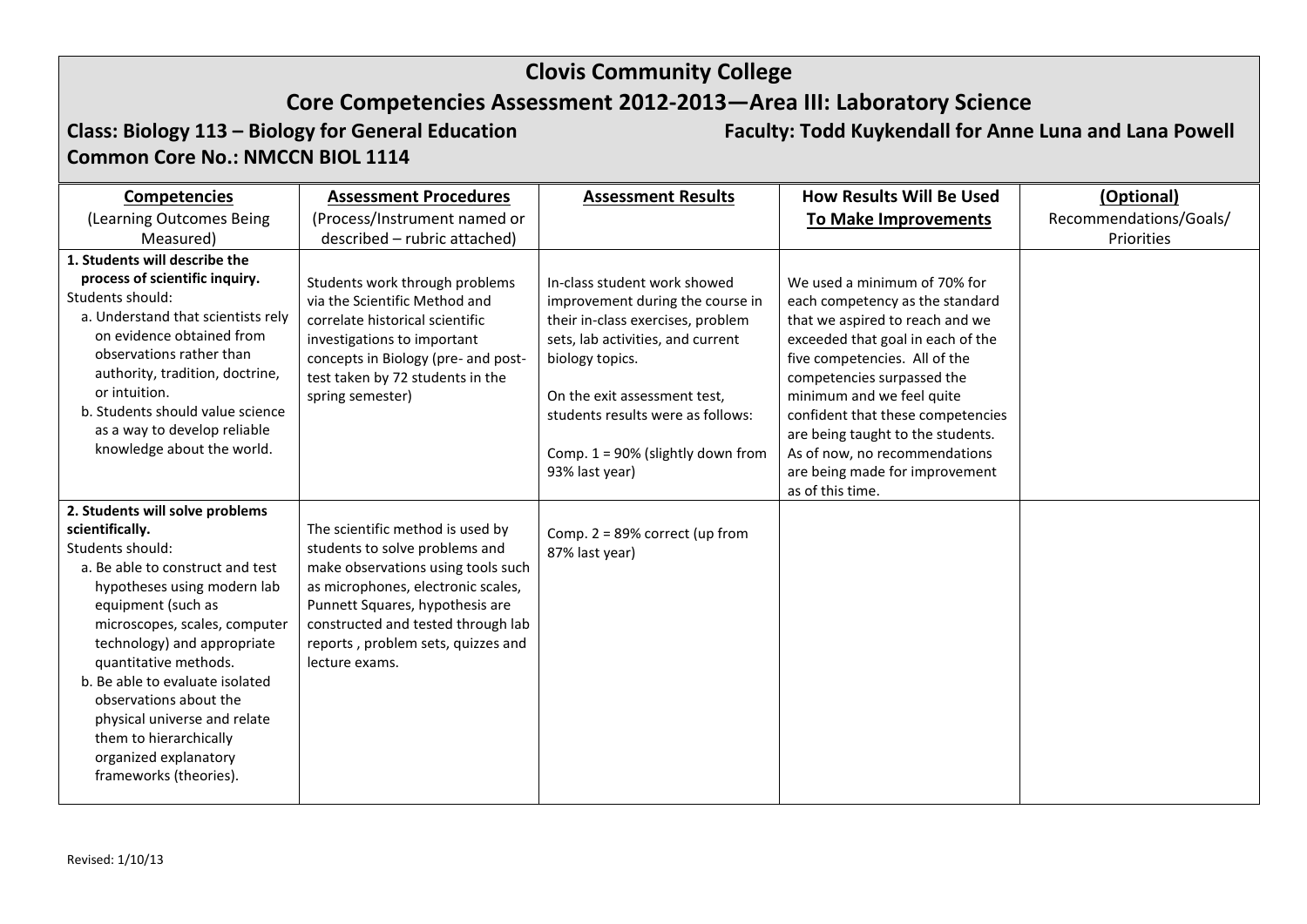**Core Competencies Assessment 2012-2013—Area III: Laboratory Science**

# **Page 2 of 3 . . . . Course: Biology 113 Common Core No.: NMCCCN BIOL 1114**

| <b>Competencies</b>                                                  | <b>Assessment Procedures</b>                                       | <b>Assessment Results</b>                  | <b>How Results Will Be Used</b> | (Optional)             |
|----------------------------------------------------------------------|--------------------------------------------------------------------|--------------------------------------------|---------------------------------|------------------------|
| (Learning Outcomes Being                                             | (Process/Instrument named or                                       |                                            | To Make Improvements            | Recommendations/Goals/ |
| Measured)                                                            | described - rubric attached)                                       |                                            |                                 | Priorities             |
| 3. Students will communicate                                         |                                                                    |                                            |                                 |                        |
| scientific information.                                              | Students communicate effectively                                   | Comp. $3 = 87%$ (down from 97%             |                                 |                        |
| Students should:                                                     | about science through lab reports,                                 | last year)                                 |                                 |                        |
| Communicate effectively about<br>science (e.g., write lab reports in | Biology in the news (current<br>events) and in-class presentations |                                            |                                 |                        |
| standard format and explain                                          |                                                                    |                                            |                                 |                        |
| basic scientific concepts,                                           |                                                                    |                                            |                                 |                        |
| procedures, and results using                                        |                                                                    |                                            |                                 |                        |
| written, oral, and graphic                                           |                                                                    |                                            |                                 |                        |
| presentation techniques.)                                            |                                                                    |                                            |                                 |                        |
|                                                                      |                                                                    |                                            |                                 |                        |
| 4. Students will apply<br>quantitative analysis to scientific        | Students perform calculations                                      |                                            |                                 |                        |
| problems.                                                            | involving metrics, plant growth,                                   | Comp $4 = 87\%$ (up from 83% last<br>year) |                                 |                        |
| Students should:                                                     | energy, populations, and genetics                                  |                                            |                                 |                        |
| a. Select and perform appropriate                                    | through lab reports, problem sets,                                 |                                            |                                 |                        |
| quantitative analyses of scientific<br>observations.                 | quizzes and lecture exams.                                         |                                            |                                 |                        |
| b. Show familiarity with the metric                                  |                                                                    |                                            |                                 |                        |
| system, use a calculator to perform                                  |                                                                    |                                            |                                 |                        |
| appropriate mathematical                                             |                                                                    |                                            |                                 |                        |
| operations, and present results in                                   |                                                                    |                                            |                                 |                        |
| tables and graphs.                                                   |                                                                    |                                            |                                 |                        |
|                                                                      |                                                                    |                                            |                                 |                        |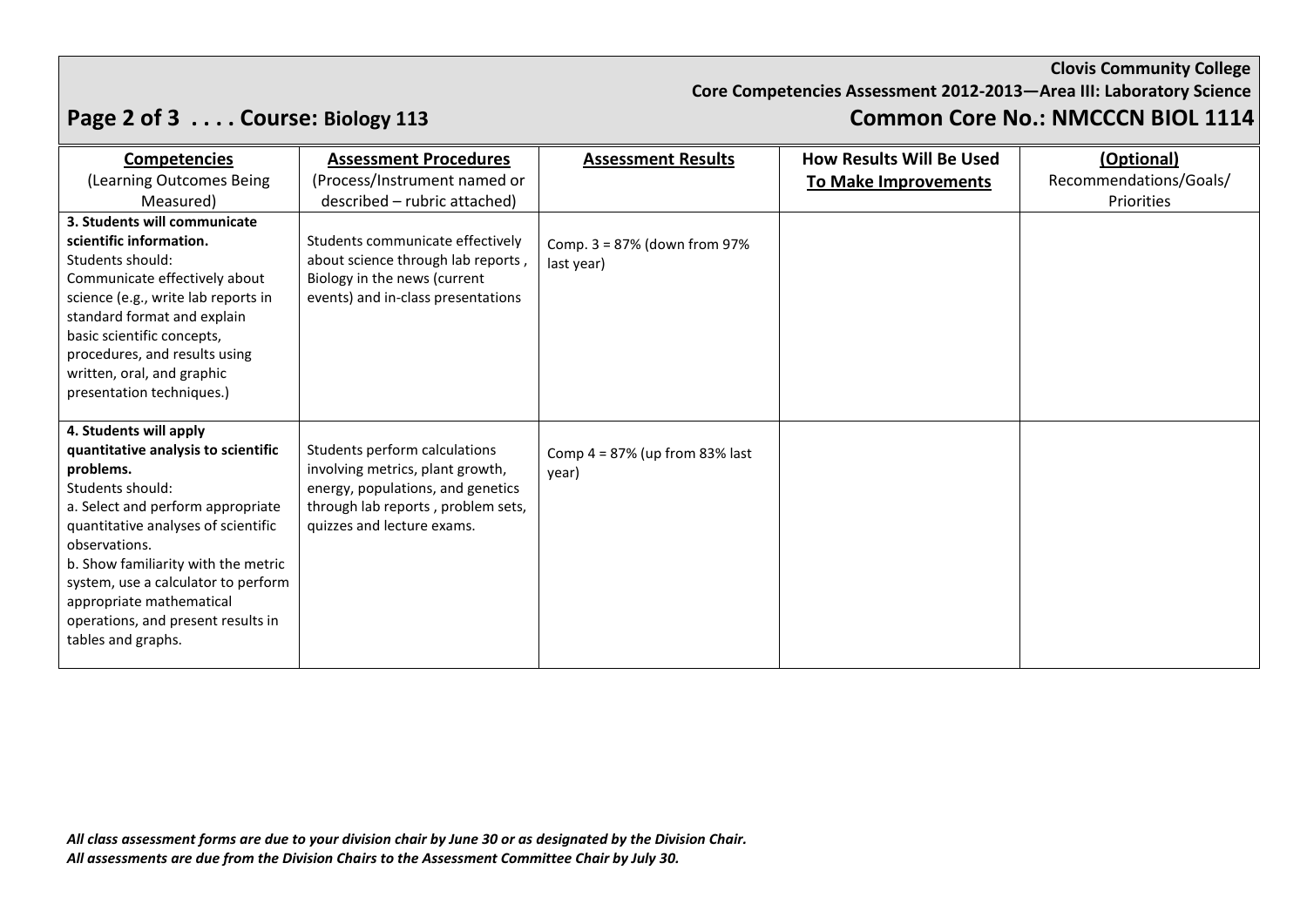**Clovis Community College Core Competencies Assessment 2012-2013—Area III: Laboratory Science**

# **Page 3 of 3 . . . . Course: Biology 113 Common Core No.: NMCCCN BIOL 1114**

| <b>Faculty Member Completing Assessment: Todd Kuykendall</b> | <b>June 2013</b> |  |
|--------------------------------------------------------------|------------------|--|
|                                                              | Date<br>Name     |  |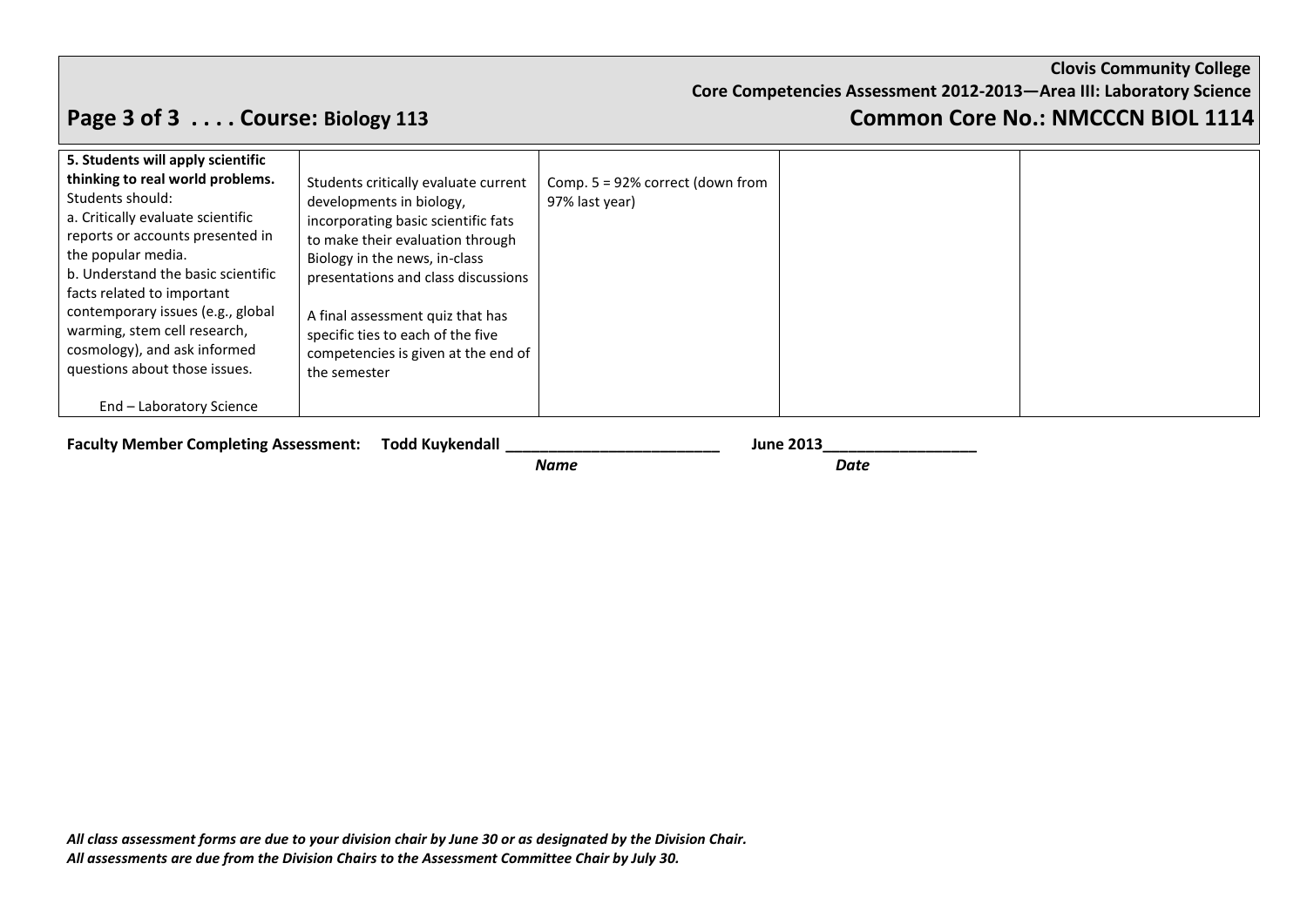# **Core Competencies Assessment 2012-2013—Area III: Laboratory Science**

### **Class: Chemistry 113 – Chemistry for General Education Faculty: Michelle Hughes Faculty: Michelle Hughes Common Core No.: NMCCN CHEM 1114**

| <b>Competencies</b>                                                                                                                                                                                                                                                                                                                                                                                                                                                                                                                                                                                                                                                                                                           | <b>Assessment Procedures</b>                                                                                                                                                                                                                                        | <b>Assessment Results</b>                                                                                                                                         | <b>How Results Will Be Used</b>                                                                                                                                                                                                                                                                                                                                                                                 | (Optional)             |
|-------------------------------------------------------------------------------------------------------------------------------------------------------------------------------------------------------------------------------------------------------------------------------------------------------------------------------------------------------------------------------------------------------------------------------------------------------------------------------------------------------------------------------------------------------------------------------------------------------------------------------------------------------------------------------------------------------------------------------|---------------------------------------------------------------------------------------------------------------------------------------------------------------------------------------------------------------------------------------------------------------------|-------------------------------------------------------------------------------------------------------------------------------------------------------------------|-----------------------------------------------------------------------------------------------------------------------------------------------------------------------------------------------------------------------------------------------------------------------------------------------------------------------------------------------------------------------------------------------------------------|------------------------|
| (Learning Outcomes Being                                                                                                                                                                                                                                                                                                                                                                                                                                                                                                                                                                                                                                                                                                      | (Process/Instrument named or                                                                                                                                                                                                                                        |                                                                                                                                                                   | <b>To Make Improvements</b>                                                                                                                                                                                                                                                                                                                                                                                     | Recommendations/Goals/ |
| Measured)                                                                                                                                                                                                                                                                                                                                                                                                                                                                                                                                                                                                                                                                                                                     | described - rubric attached)                                                                                                                                                                                                                                        |                                                                                                                                                                   |                                                                                                                                                                                                                                                                                                                                                                                                                 | Priorities             |
| Students were assessed in regard<br>to the following objectives. By the<br>end of the course, the student<br>should be able to achieve a<br>minimum of 70% proficiency in the<br>following areas:<br>Develop an understanding<br>1.<br>of the history of chemistry<br>and the development of<br>chemistry as a science.<br>Classify matter as an<br>2.<br>element, compound, or<br>mixture.<br>Describe the arrangement<br>3.<br>of basic subatomic<br>particles and extend that<br>information to<br>understand differences in<br>mass, stability, and<br>reactivity of elements.<br>Use the Periodic Table of<br>4.<br>Elements and distinguish<br>between metals, non-<br>metals, and metalloids as<br>well as outer shell | One 16 week CHEM 113 course<br>was assessed during the Spring<br>2013 semester. Student<br>knowledge was assessed through<br>the comprehensive final which<br>consisted of 100 multiple choice<br>questions. Students were assessed<br>using 25 of these questions. | Spring 13<br>Objective $1 = 64.3%$<br>Objective $2 = 89.3\%$<br>Objective $3 = 75.0\%$<br>Objective $4 = 89.3%$<br>Objective $5 = 92.9%$<br>Objective $6 = 54.3%$ | With the exception of Objectives 1<br>and 6 in both classes, the objective<br>averages were above or at least<br>the 70% proficiency mark.<br>I will work to ensure that the<br>topics covered in the final exam<br>are thoroughly discussed in lecture<br>next semester. I will incorporate<br>more diagrams and explanations<br>and ensure students thoroughly<br>understand the material being<br>presented. |                        |
| (valence) electron<br>arrangement.<br>Relate quantitative<br>5.<br>aspects of reaction and<br>stoichiometry.                                                                                                                                                                                                                                                                                                                                                                                                                                                                                                                                                                                                                  |                                                                                                                                                                                                                                                                     |                                                                                                                                                                   |                                                                                                                                                                                                                                                                                                                                                                                                                 |                        |
|                                                                                                                                                                                                                                                                                                                                                                                                                                                                                                                                                                                                                                                                                                                               |                                                                                                                                                                                                                                                                     |                                                                                                                                                                   |                                                                                                                                                                                                                                                                                                                                                                                                                 |                        |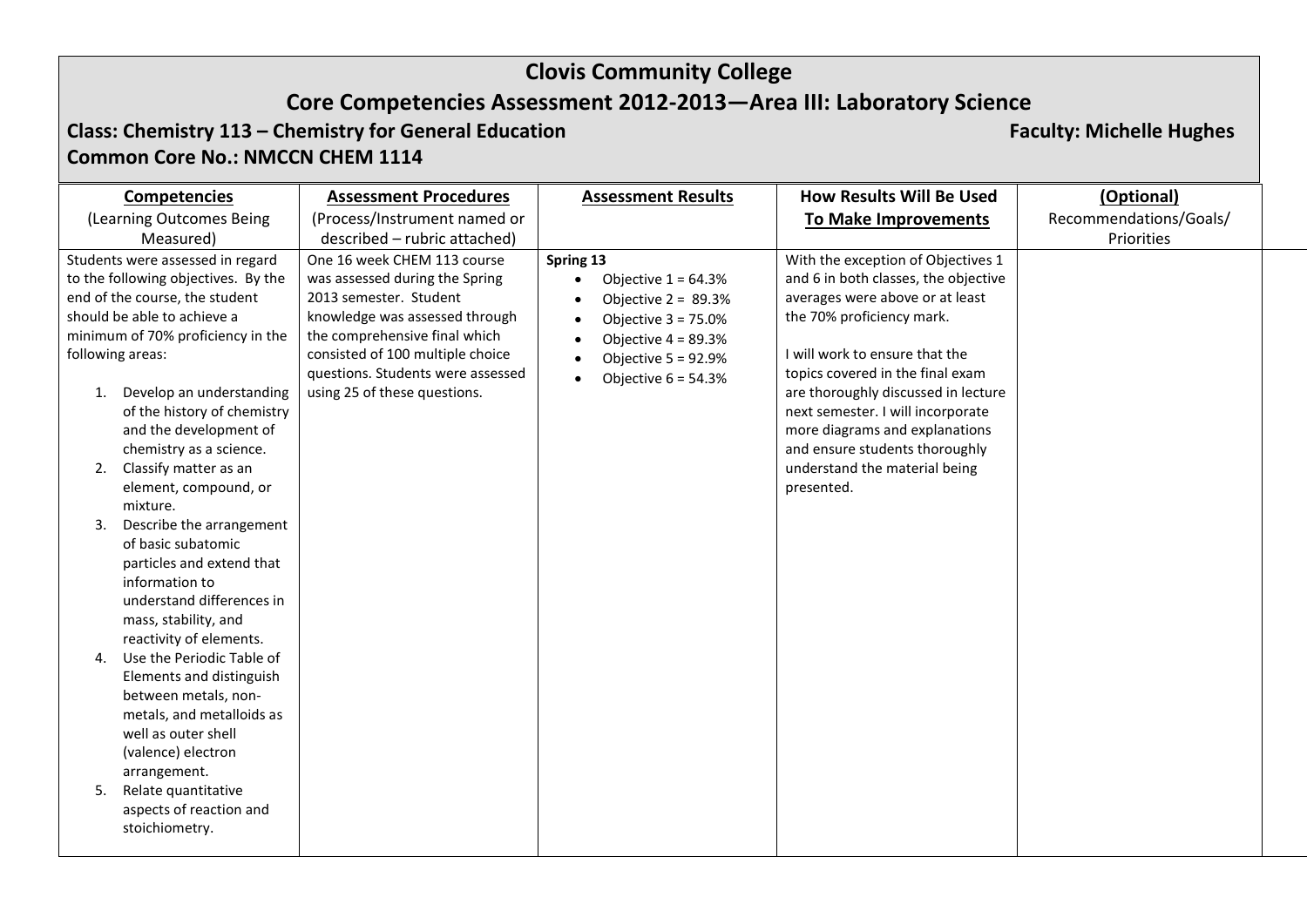### **Core Competencies Assessment 2012-2013—Area III: Laboratory Science**

# **Page 2 of 2 . . . . Course: Chemistry 113 Common Core No.: NMCCN CHEM 1114**

| <b>Competencies</b>        | <b>Assessment Procedures</b> | <b>Assessment Results</b> | <b>How Results Will Be Used</b> | (Optional)             |
|----------------------------|------------------------------|---------------------------|---------------------------------|------------------------|
| (Learning Outcomes Being   | (Process/Instrument named or |                           | To Make Improvements            | Recommendations/Goals/ |
| Measured)                  | described - rubric attached) |                           |                                 | Priorities             |
| Describe three broad<br>6. |                              |                           |                                 |                        |
| categories of              |                              |                           |                                 |                        |
| biochemicals:              |                              |                           |                                 |                        |
| carbohydrates, lipids, and |                              |                           |                                 |                        |
| proteins.                  |                              |                           |                                 |                        |
|                            |                              |                           |                                 |                        |
|                            |                              |                           |                                 |                        |
|                            |                              |                           |                                 |                        |
|                            |                              |                           |                                 |                        |

**Faculty Member Completing Assessment: Michelle Hughes \_\_\_\_\_\_\_\_\_\_\_\_\_\_\_\_\_\_\_\_\_\_\_\_\_ June 2013\_\_\_\_\_\_\_\_\_\_\_\_\_\_\_\_\_\_**

*Name Date*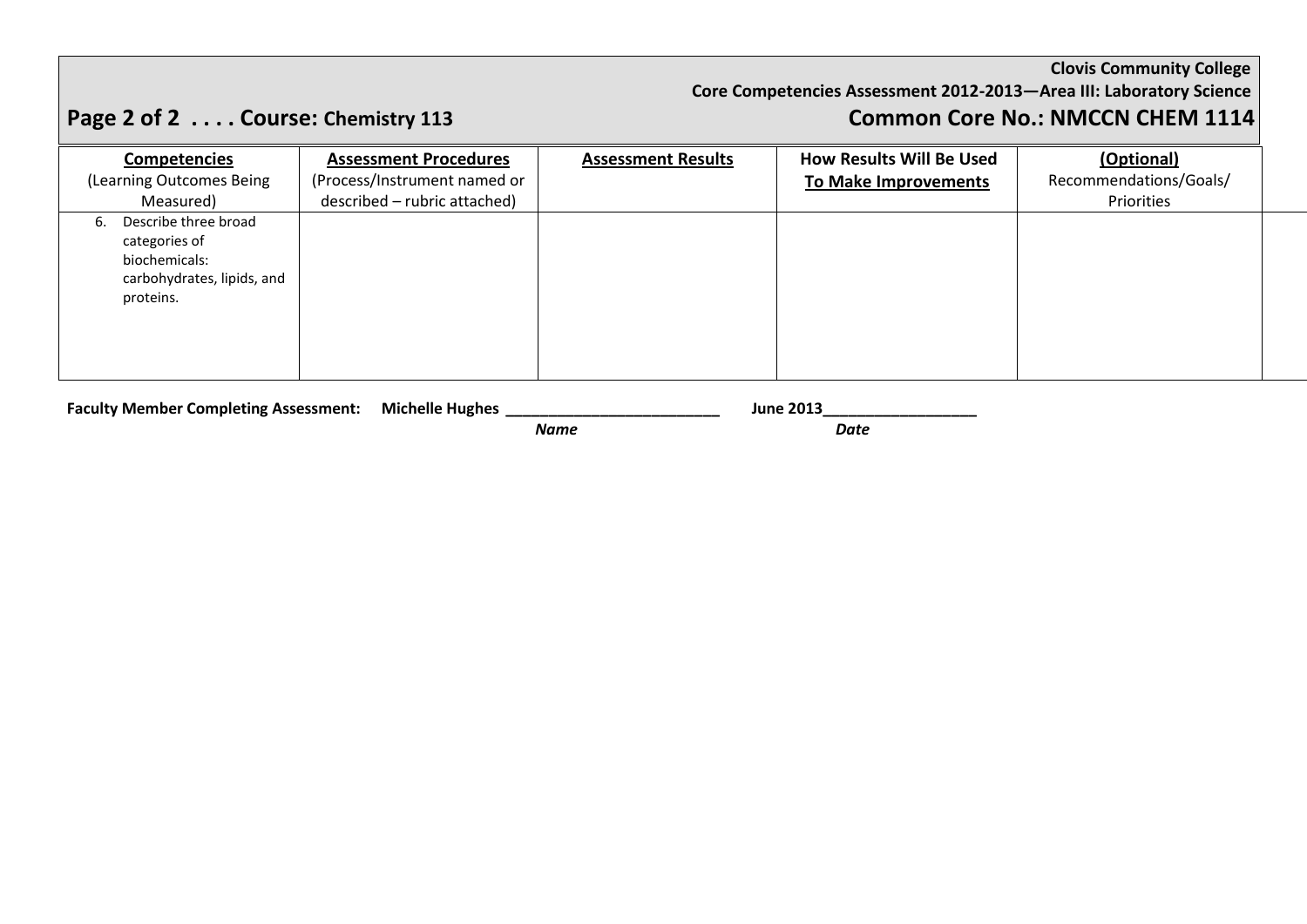# **Clovis Community College Core Competencies Assessment 2012-2013—Area III: Laboratory Science**

# **Common Core No.: NMCCN GEOL 114**

**Class: Geology 113 – Physical Geology Faculty: Todd Kuykendall for Harry Pomeroy**

|                                                                                                                                                                                                                                                                                                                                          | <b>Assessment Procedures</b>                                                                                                                                                                                                                                                                                       | <b>Assessment Results</b>                                                                                                                                                                                                                                                                                                                                                                                                                                                               | <b>How Results Will Be Used</b>                                                                                                                                                                                                                                                                                                                                                                                                                                                                                                                                                     | (Optional)             |
|------------------------------------------------------------------------------------------------------------------------------------------------------------------------------------------------------------------------------------------------------------------------------------------------------------------------------------------|--------------------------------------------------------------------------------------------------------------------------------------------------------------------------------------------------------------------------------------------------------------------------------------------------------------------|-----------------------------------------------------------------------------------------------------------------------------------------------------------------------------------------------------------------------------------------------------------------------------------------------------------------------------------------------------------------------------------------------------------------------------------------------------------------------------------------|-------------------------------------------------------------------------------------------------------------------------------------------------------------------------------------------------------------------------------------------------------------------------------------------------------------------------------------------------------------------------------------------------------------------------------------------------------------------------------------------------------------------------------------------------------------------------------------|------------------------|
| (Learning Outcomes Being                                                                                                                                                                                                                                                                                                                 | (Process/Instrument named or                                                                                                                                                                                                                                                                                       |                                                                                                                                                                                                                                                                                                                                                                                                                                                                                         | <b>To Make Improvements</b>                                                                                                                                                                                                                                                                                                                                                                                                                                                                                                                                                         | Recommendations/Goals/ |
| Measured)                                                                                                                                                                                                                                                                                                                                | described – rubric attached)                                                                                                                                                                                                                                                                                       |                                                                                                                                                                                                                                                                                                                                                                                                                                                                                         |                                                                                                                                                                                                                                                                                                                                                                                                                                                                                                                                                                                     | Priorities             |
| 1. Students will describe the<br>process of scientific inquiry.<br>Students should:<br>a. Understand that scientists rely<br>on evidence obtained from<br>observations rather than<br>authority, tradition, doctrine,<br>or intuition.<br>b. Students should value science<br>as a way to develop reliable<br>knowledge about the world. | Students will work through<br>problem using the Scientific<br>Method, specific historical<br>examples will also be investigated<br>that correlate to important<br>concepts in Geology (e.g. -<br>theories of geologic phenomenon,<br>origin of the Earth) - In-class<br>exercises, quizzes, lecture exams,<br>labs | In-class student work showed<br>improvement during the course in<br>their in-class exercises, problem<br>sets, lab activities, and discussion<br>of current events in Geology as<br>indicated by every one of the<br>competencies meeting our desired<br>minimum score of 70%.<br>On the exit assessment test, given<br>to 13 students during the fall and<br>14 students during the spring,<br>results were as follows:<br>Fall<br>Comp. $1 = 85%$<br><b>Spring</b><br>Comp. $1 = 79%$ | We use a minimum of 70% correct<br>for each competency as the<br>standard that we aspire to reach.<br>Not all competences reached the<br>benchmark during the 2012-2013<br>academic year (Comp 2 and 5<br>during the spring). Part of this was<br>due to low participation rates in<br>these courses and overall our<br>science courses saw a decrease in<br>assessment results. One of the<br>main goals of the 2013-2014<br>academic year will be to overhaul<br>our assessment approach and<br>make sure the assessment method<br>is adequately assessing these<br>competencies. |                        |
|                                                                                                                                                                                                                                                                                                                                          |                                                                                                                                                                                                                                                                                                                    |                                                                                                                                                                                                                                                                                                                                                                                                                                                                                         |                                                                                                                                                                                                                                                                                                                                                                                                                                                                                                                                                                                     |                        |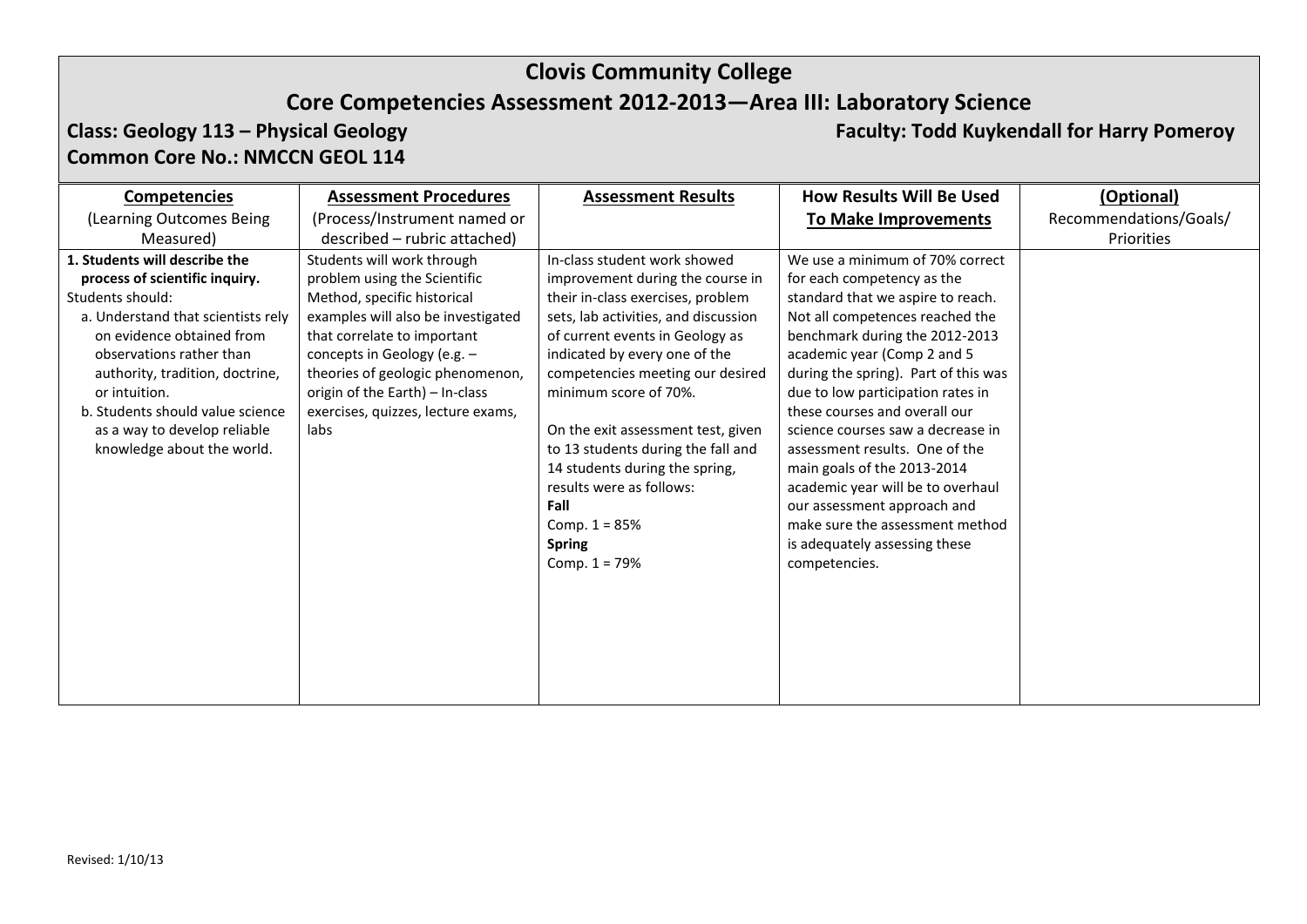### **Core Competencies Assessment 2012-2013—Area III: Laboratory Science**

# **Page 2 of 3 . . . . Course: Geology 113 – Physical Geology Common Core No.: NMCCN GEOL 1114**

| <b>Competencies</b>                 | <b>Assessment Procedures</b>       | <b>Assessment Results</b> | <b>How Results Will Be Used</b> | (Optional)             |
|-------------------------------------|------------------------------------|---------------------------|---------------------------------|------------------------|
| (Learning Outcomes Being            | (Process/Instrument named or       |                           | <b>To Make Improvements</b>     | Recommendations/Goals/ |
| Measured)                           | described - rubric attached)       |                           |                                 | Priorities             |
| 2. Students will solve problems     | The scientific method will be used | Fall                      |                                 |                        |
| scientifically.                     | to solve problems and problems     | Comp. $2 = 77%$           |                                 |                        |
| Students should:                    | will be solved in the following    | <b>Spring</b>             |                                 |                        |
| a. Be able to construct and test    | areas:                             | Comp. $2 = 58%$           |                                 |                        |
| hypotheses using modern lab         | present is the key to the past     |                           |                                 |                        |
| equipment (such as                  | exercises, geologic structure      |                           |                                 |                        |
| microscopes, scales, computer       | formation - lab reports, problem   |                           |                                 |                        |
| technology) and appropriate         | sets, quizzes, lecture exams       |                           |                                 |                        |
| quantitative methods.               |                                    |                           |                                 |                        |
| b. Be able to evaluate isolated     |                                    |                           |                                 |                        |
| observations about the              |                                    |                           |                                 |                        |
| physical universe and relate        |                                    |                           |                                 |                        |
| them to hierarchically              |                                    |                           |                                 |                        |
| organized explanatory               |                                    |                           |                                 |                        |
| frameworks (theories).              |                                    |                           |                                 |                        |
| 3. Students will communicate        | Students will submit lab reports   | Fall                      |                                 |                        |
| scientific information.             | and discuss current topics in      | Comp. $3 = 70%$           |                                 |                        |
| Students should:                    | Geology - reports and              | <b>Spring</b>             |                                 |                        |
| Communicate effectively about       | presentations on geological topics | Comp. $3 = 72%$           |                                 |                        |
| science (e.g., write lab reports in | such as local topography,          |                           |                                 |                        |
| standard format and explain         | hydrology, volcano formation,      |                           |                                 |                        |
| basic scientific concepts,          | tsunamis                           |                           |                                 |                        |
| procedures, and results using       |                                    |                           |                                 |                        |
| written, oral, and graphic          |                                    |                           |                                 |                        |
| presentation techniques.)           |                                    |                           |                                 |                        |
|                                     |                                    |                           |                                 |                        |

*All class assessment forms are due to your division chair by June 30 or as designated by the Division Chair. All assessments are due from the Division Chairs to the Assessment Committee Chair by July 30.*